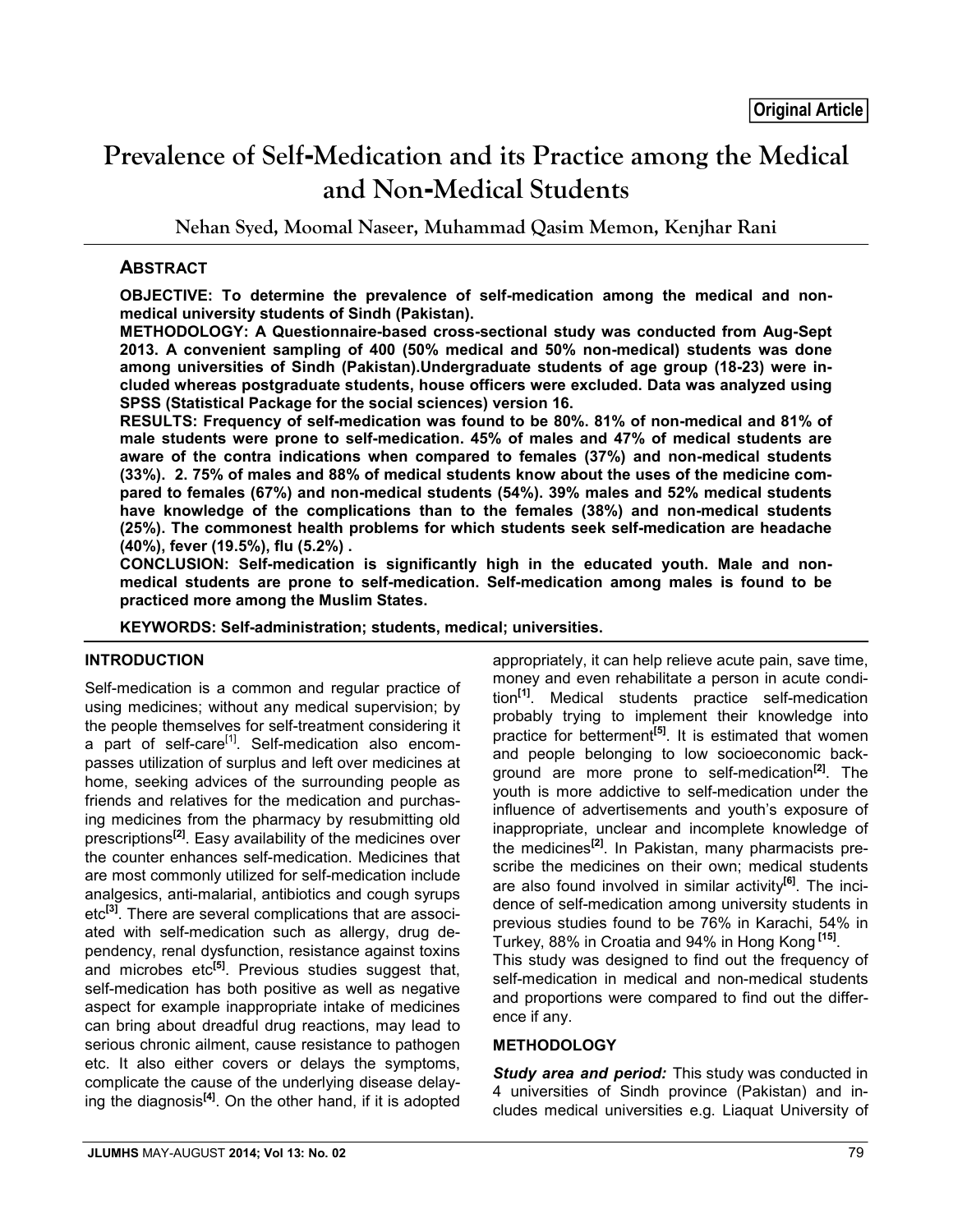### **Prevalence of Self-Medication and its Practice**

Medical and Health Sciences, Jamshoro (LUMHS) and Dow University of Health Sciences, Karachi (DUHS) and non-medical universities i.e Nadirshaw Eduljee and Dinshaw University of Engineering and Technology, Karachi (N.E.D) and The University of Sindh, Jamshoro. The study was conducted in Aug-Sept 2013.

**Study Design:** A Questionnaire based cross-sectional study.

*Study population and sample:* Four hundred students, 100 from each university (comprising of 200 medical students and 200 non-medical students) were randomly selected from the common rooms, cafeterias and classes. 176 male and 224 females' students of age group 18-23 were approached. The participants were informed about study objectives before data collection, and then their informed consent was sought. Questionnaires were filled in only by those who agreed to participate in the present study. All data were anonymzed.

*Inclusion and exclusion criteria:* Undergraduate students of age group (18-23) were included whereas postgraduate students, house officers were not included.

*Data analysis, entry and interpretation:* Data was entered and analyzed on SPSS (Statistical package for the social sciences) version 16.

# **RESULT**

Data revealed that 80% of students practice selfmedication. Among the non-medical and male students, the frequency of self-medication was found to be 81% and 81% respectively. This study showed that 45% of males and 47% of medical students have more knowledge about the contraindications of medicines that they are taking as compared to females (37%) and non-medical students (33%) as shown in Table II. Present study also revealed that 75% among males and 88% among medical students are comparatively aware about the uses of the medicines than females (67%) and non-medical students (54%). According to this study 39% of males and 52% of medical students are aware of the complications that can arise after the use of medicines compared to the females (38%) and non-medical students (25%). Almost 30% students are influenced by the media for selfmedication. The commonest problems for which students take medicines on their own are headache (40%), fever (19.5%), flu (5.2%), allergy (3%), bodyache (2.8%), cough (2.5%) and gastric acidity (2.2%) as mentioned in Table I.

**FIGURE I:** 

 $200 -$ 



**FREQUENCY OF STUDENT'S (MEDICAL AND NON**

Student's self-<br>medication Practice

 $\mathbf{L}$ yes

**-MEDICAL) SELF-MEDICATION PRACTICE**

# **TABLE I: THE FREQUENCY OF DIFFERENT SYMP-TOMS SOUGHT FOR SELF-MEDICATION**

| <b>Symptoms</b> | Percent symptoms used for self-<br>medication by students |  |  |
|-----------------|-----------------------------------------------------------|--|--|
| Headache        | 40%                                                       |  |  |
| Fever           | 19.5%                                                     |  |  |
| Flu             | 5.2%                                                      |  |  |
| Allergy         | 3%                                                        |  |  |
| Cough           | 2.8%                                                      |  |  |
| Body ache       | 2.5%                                                      |  |  |
| Acidity         | 2.2%                                                      |  |  |

# **TABLE II: KNOWLEDGE OF UNIVERSITY STU-DENTS REGARDING MEDICINES**

| Stratum of<br>respondent                   | Knowledge<br>of indication<br>of medi-<br>cines $(\%)$ | Knowledge<br>of the<br>Contraindica-<br>tions of medi-<br>cines (%) | Knowledge<br>of the com-<br>plications of<br>medicines<br>(%) |
|--------------------------------------------|--------------------------------------------------------|---------------------------------------------------------------------|---------------------------------------------------------------|
| Male(both<br>medical and<br>non-medical)   | 75%                                                    | 45%                                                                 | 39%                                                           |
| Female(both<br>medical and<br>non-medical) | 67%                                                    | 37%                                                                 | 38%                                                           |
| Medical(both<br>qenders)                   | 88%                                                    | 47%                                                                 | 52%                                                           |
| Non-Medical<br>(both gen-<br>ders)         | 54%                                                    | 33%                                                                 | 25%                                                           |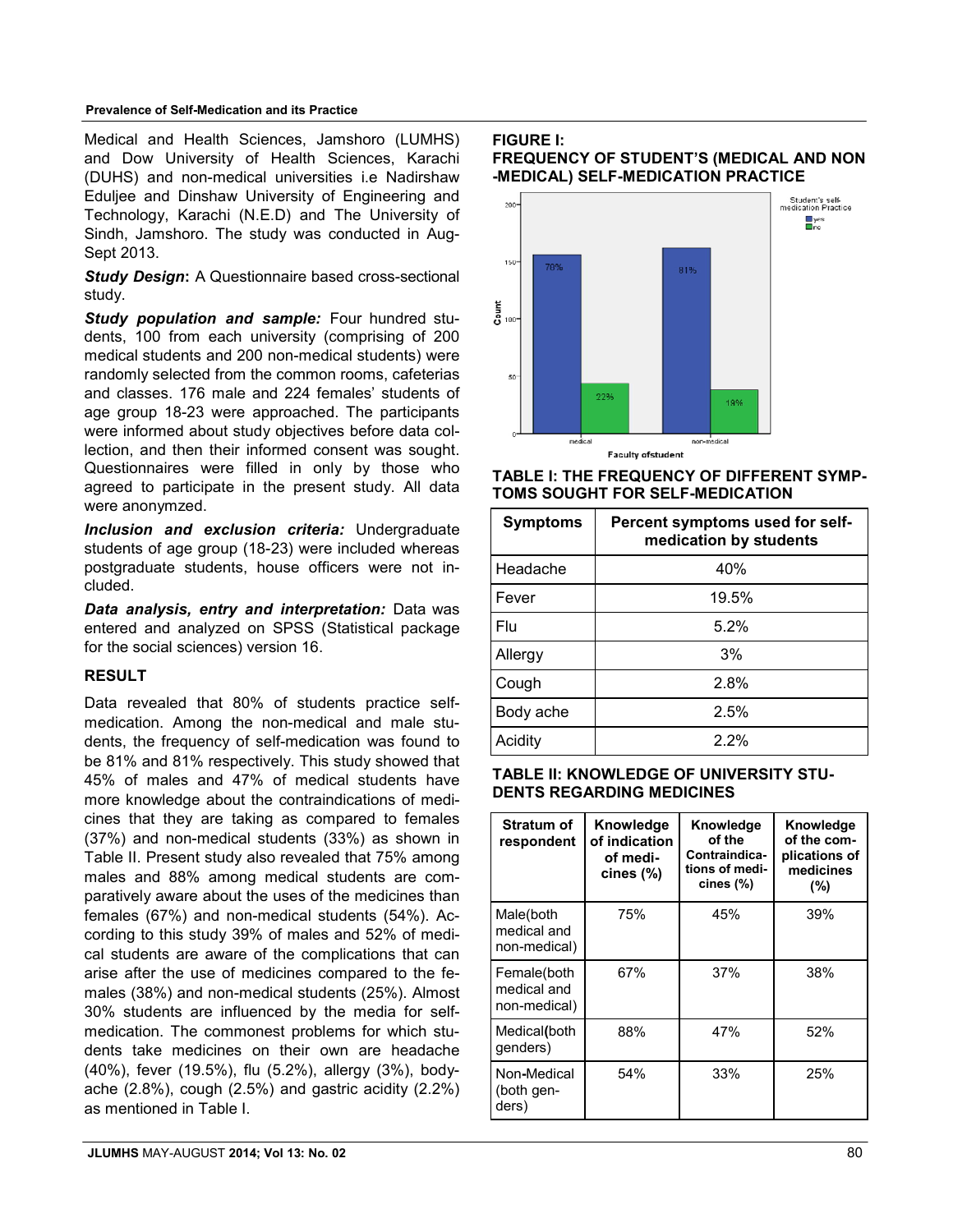### **DISCUSSION**

According to this study, 80% of both medical and non-medical students practice self-medication. This is comparable to a study from Pakistan which showed 76% incidence of self-medication**[8]**. The present study shows that males (81%) are more prone to self-medication but surveys conducted in Mexico revealed that (70%) females use unprescribed medicines as compared to the males (39%) **[7]**. Similar results were produced in a study from Malaysia study which also stated the higher rate of self-medication among the females**[9]**. A study carried in Abu Dhabi (UAE) revealed that 69% males and only 39% females do self-medication **[13]**. In Saudi Arabia (UAE), males self-treat fever by their own more than females **[14]**. According to study conducted in Karachi (Pakistan); the incidence of selfmedication in the medical and non-medical students is equal among both genders**[4]**.

It was noteworthy to find "no any" difference in the prevalence rate of self-medication amongst medical and non-medical students in this study. Our first thought is that apparently medical students would self-medicate more than non-medical students because of their comparatively more medical knowledge regarding use of medicines but this was not the case in our study. We find it difficult to explain the reason for this finding; however a probable explanation might be the fact that medicines used for selfmedication are so common that their knowledge is evenly distributed among both medical and nonmedical university students.

Another study from Karachi (Pakistan) showed that the headache (72%) is the commonest reason for self-medication followed by flu (66%) and fever (55%) [12**]** . The headache remain commonest symptom but comparatively less prevalent (40%) cause of self-medication in this study as well. However flu in contrast to the above mention study was the less common (6%) reason of self-medication in current study. In between these two, other reasons for selfmedication in this study were fever (20%), cough (3%), flu (6%), and allergy (3%). The commonly used medicines used for self-medication include analgesics, antipyretics and antibiotics. The results of current study showed that 40% students consume Panadol®, 11% students take Ponstan®, 5% students use Disprin®, 3% use Arinac®, 3% use Paracetamol®, and 1.5% use Rigix®. Panadol® (acetaminophen) is being most frequently taken for relieving the pain. Panadol® (acetaminophen) is easily available over the counter and can be obtained without any prescription anywhere in Pakistan. Use of Panadol<sup>®</sup> is greatly enhanced by its advertisement which is displayed on different TV

channels. The rate of self-medication is also very high among the Iranian college students regarding analgesics **[10]**. Among analgesic, Paracetamol® (acetaminophen) is also frequently used in Egypt (87.3%) and Bahrain (81.3%)**[11]**.

### **CONCLUSION**

The prevalence of self-medication is at its alarming stage in the educated youth of the Pakistan due to its easy availability at the counter and role of media. It is found that males are more prone to the selfmedication.

### **REFERENCES**

- 1. James H, Handu SS, Al Khaja KA, Otoom S, Sequeira RP. Evaluation of the knowledge, attitude and practice of self-medication among first-year medical students. Med PrincPract. 2006;15:270-5
- 2. Zafar SN, Syed R, Waqar S, Zubairi AJ, Vaqar T, Shaikh M, Yousaf W, Shahid S, Saleem S.Selfmedication amongst university students of Karachi: prevalence, knowledge and attitudes. J Pak Med Assoc.2008;58:214-7.
- 3. Osemene K, Lamikanra A. A study of the prevalence of self‑medication practice among university students in Southwestern Nigeria. Trop J Pharm Res. 2012;11:683‑9.
- 4. Mumtaz Y, Jahangeer SMA, Mujtaba T, Zafar S, Adnan S. Self Medication among. University Students of Karachi. JLUMHS. 2011;10:102-105.
- 5. Imtiaz S, Salam NA, Kamran. Conditions, frequencies and sochiodemographic factors leading self medication practice in Sargodha area of Punjab Pakistan, J App Pharm. 2013;5:819-826.
- 6. Zafar SN, Syed R, Waqar S, Irani FA, Saleem S. Prescription of medicines by medical students of Karachi, Pakistan: a cross-sectional study. BMC Public Health. 2008;8:162-8.
- 7. Bushra Ali Sherazi, Khawaja Tahir Mahmood, Fatima Amin, Mariam Zaka, Munaza Riaz<sup>1</sup>, Ayesha Javed. Prevalence and Measure of Self Medication: A Review. J Pharm Sci Res. 2012;4:1774- 1778.
- 8. Gutema GB, Gadisa DA, Kidanemariam ZA, Berhe DF, Berhe AH,. Hadera MG, Hailu GS, Abrha NG, Yarlagadda R, Dagne AW. Self-Medication Practices among Health Sciences Students: The Case of Mekelle University. JAPS.2011;10:183-189.
- 9. Ali SE, Ibrahim MIM, Palaian S. Medication storage and self-medication behaviour amongst female students in. Malaysia. Pharm Pract. 2010; 8:226–232.
- 10. Sarahroodi S, Maleki-Jamshid A, Ansam F Sawalha, Mikaili P, Safaeian L, Pattern of